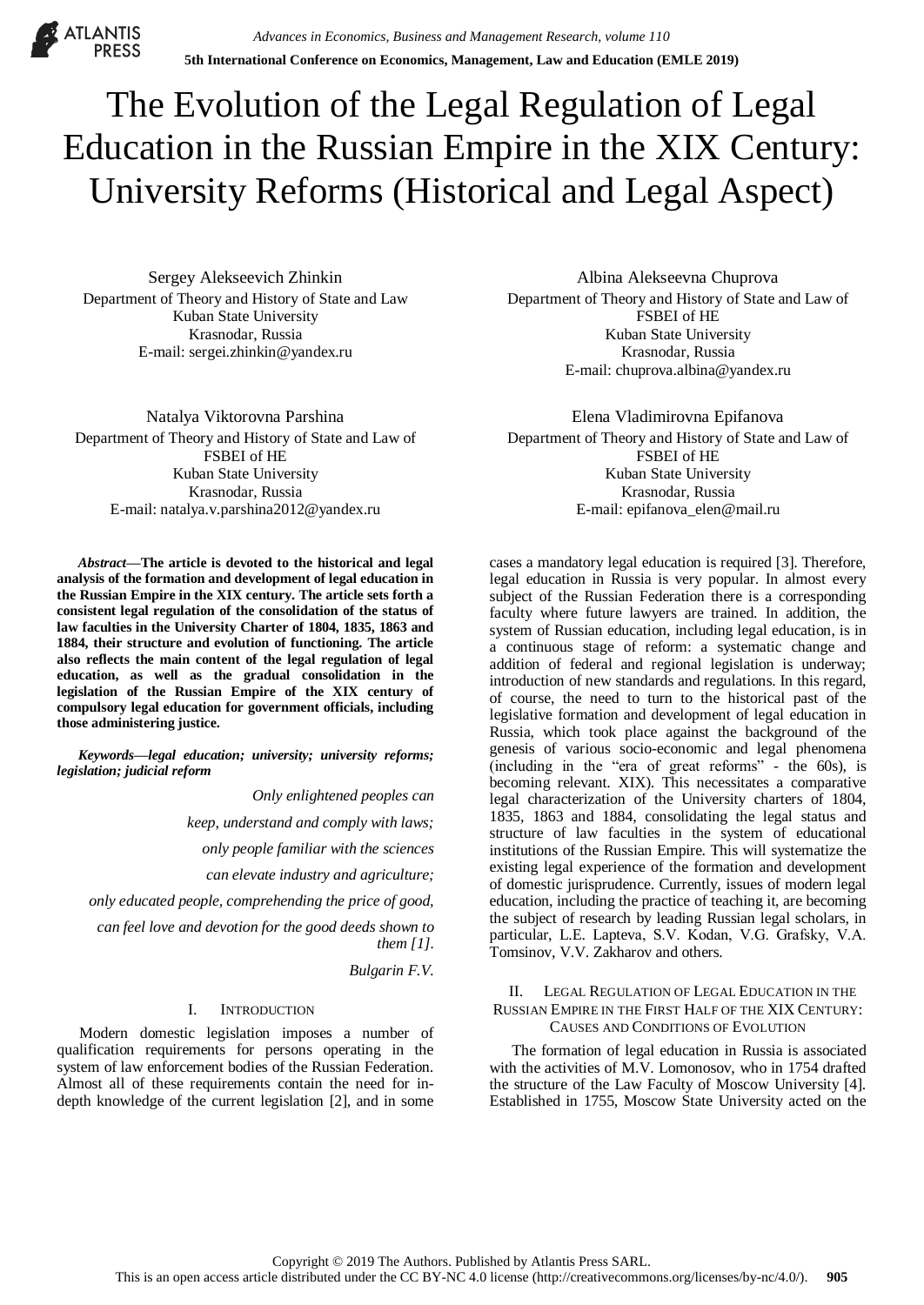basis of the "Project on the Establishment of Moscow University", according to which three professors were supposed to teach at the law faculty, but in reality in the first years of its work "... the departments were empty ... one professor read at the law faculty Dilthey "[5]. Thus, the state was required to effectively organize the educational process by developing appropriate legal regulation of the activities of educational institutions.

These measures were taken during the reign of Emperor Alexander I. First of all, in 1802 the Ministry of Education was established [6]; Count P.V. became the first Minister of Education of the education of youth and the spread of sciences Zavadsky. Almost immediately after the formation of the Ministry, the state began to develop a regulatory framework governing educational activities in the Russian Empire. So, in 1803, the "Preliminary Rules for Public Education" were approved, according to which "four types of educational institutions were established for the moral education of citizens, corresponding to the duties and benefits of each state": parish schools; county provincial or gymnasium; universities [7]. Russia was divided into 6 educational districts [8]. In each district into which the Empire was divided, all educational institutions were arranged in a hierarchical order in relation to the curriculum and management [9]. That is, parish schools were the first stage of education and served as the basis for higher education at the university. In addition, a Trustee was established for each university, defined by the Imperial Majesty, who was responsible "for the improvement of all schools entrusted to him by the district." The Rules also contained rules enshrining the publication of private charters for universities "in which everything belonging to them has to be explained", including the structure of the law faculty.

The first University charter was published in 1804 [10]. The university was defined as "the highest scientific class, established for the teaching of sciences. It prepares youth for joining various ranks of the Civil Service." Analyzing the rules of the 1804 Charter, historian of Russian law, professor and rector of the Imperial Kazan University N.P. Zagoskin noted that "the preparation of state officials for various services" is thus a factor of primary importance in the emergence of Russian universities; and university professors themselves, in the eyes of the government, did not appear to be free representatives of free science, but officials ... obliged to read their courses in a strictly defined direction and according to strictly defined programs and guidelines "[11]. It should be noted that in the structure of the university, according to the Charter of 1804, it was not provided for the establishment of a separate law faculty. According to this document, the university established 4 faculties or departments (Department of Moral and Political Sciences; Department of Physical and Mathematical Sciences; Department of Medical or Medical Sciences and the Department of Verbal Sciences). Jurisprudence was studied at the Faculty of Moral and Political Sciences (the faculty comprised a total of 8 departments, including the Interpretation of Scripture and Church History, etc.). Three departments were engaged in the study of jurisprudence (Natural, Political and People's Law; Civil and Criminal Procedure in the Russian Empire; Rights of the most notable both ancient and modern peoples). The department of moral and political sciences "was the leading one in Russian universities at the beginning of the 19th century, and it was no accident that it was the first in the list of university departments" [12].

It is important to note that the powers of the university bodies involved participation in the resolution of disputes not related exclusively to the educational process, but also those in which teachers or students were involved even outside the university. So, in 1809, a professor at Kharkov University Coritari "entered the university's board with a complaint, in which, incidentally, he wrote that his landlord Srebdolsky made a temporary gate in the fence, separating the house occupied by him, Koritarii, from the owner's premises, - and does not want to close it; meanwhile, through it at night, "pass various suspicious people, disturbing his peace and interfering with his activities, moreover, in the stable, which fits the windows of his apartment, he is placed up to 20 in the afternoon, and at night four guard soldiers who constantly walk around the yard and pick up screaming with the owner, always drunk, and cause him anxiety and fear, so that he can not do business related to his service. The board respected Coritari's request and decided to ask the governor and the apartment commission to fulfill the legitimate desire of prof. Coritari "since occupation gg. professors demand peace on the part of the public "[13]. Thus, "the university was provided with extensive civil and criminal jurisdiction over the "scientific estate" and students" [14], with the exception of cases of real estate. It was possible to appeal the decisions of the University Board in a civil or criminal case to the Governing Senate.

Characterizing university reform at the beginning of the 19th century, it should be emphasized that in the same period, on the initiative of the statesman M.M. Speransky, the availability of education for government officials has become mandatory. Arguing the need to change the order of appointment to the public service, I.I. Meshchersky emphasized that "those who sat in the service for a long time and managed to curry favor with their superiors received ranks, distinctions, and good places. The affair suffered greatly from this. Speransky wanted to make officials more educated, replace semi-literate "assessors" with people who were knowledgeable in the sciences "[15]. As a result, the Decree of Alexander I was adopted, according to which it was ordered "in no province ... not to appoint to a civilian position requiring legal and other knowledge, people who did not graduate from a public or private school" [16], and jurisprudence entered list of required exams for state rank.

According to the University Charter of 1835, adopted already under Nicholas I, three faculties were established at universities: philosophical, legal and medical. Studying the rules of the new Charter, professor of St. Petersburg University V.V. Grigoryev noted that "... the law faculty underwent a radical transformation. Of the subjects taught here, philosophy, history and political economy were excluded, but the teaching of legal sciences proper was expanded" [17]. Now, the following subjects were taught at the Faculty of Law: "Encyclopedia or general overview of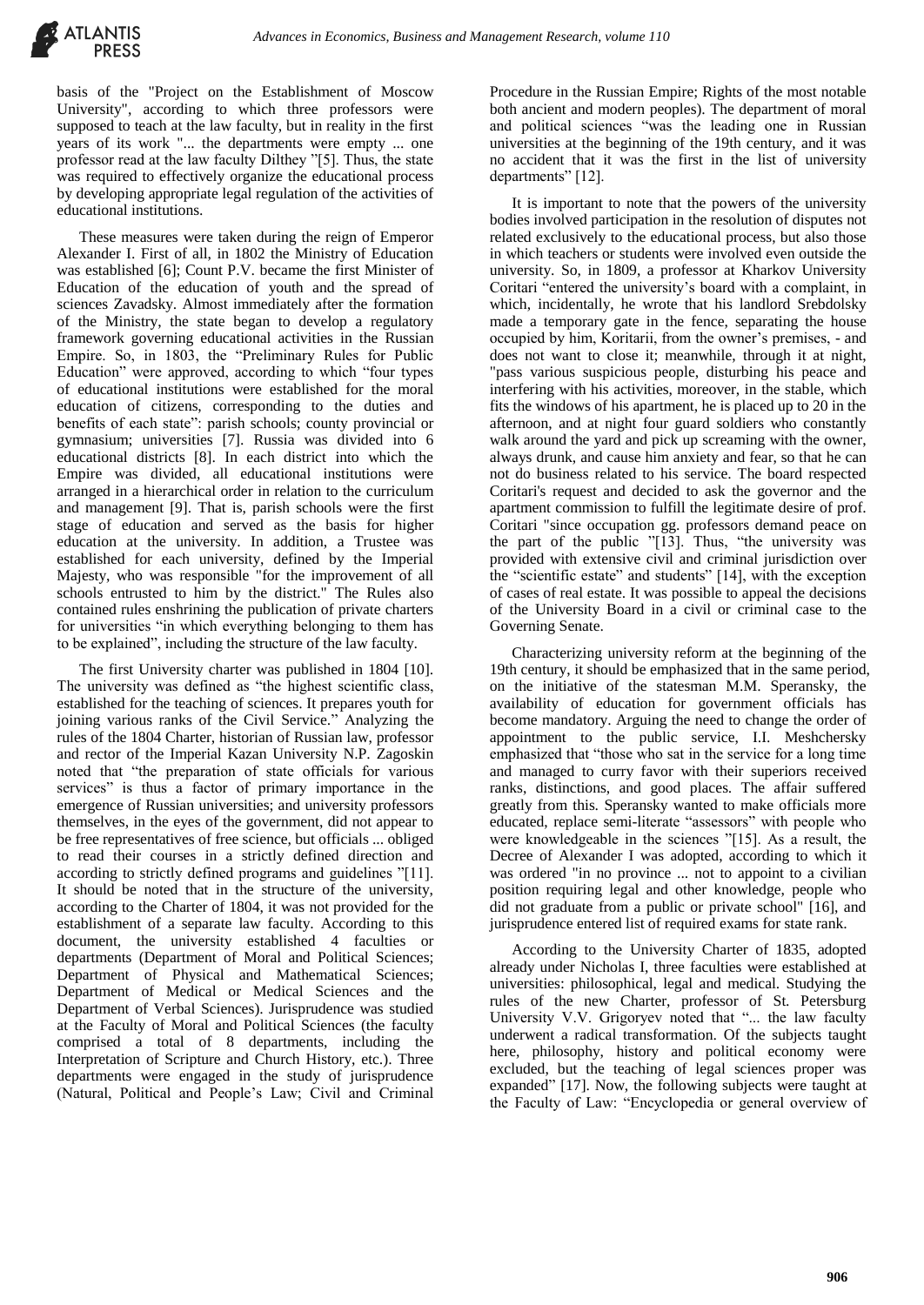the Law system, Russian State Laws, that is, Basic Laws, State Laws and State Institutions; Roman law and history thereof; Civil Laws, General, Special and Local; Laws of Improvement and Deanery; Laws on Public Duty and Finance; Laws Police and Criminal; The Beginning of Public Jurisprudence (Jus gentium)".

Despite the formation of a separate law faculty, which, of course, expanded the possibilities of training, teaching was limited mainly to studying the norms of domestic law. Criticizing this approach, Professor of the University of Kiev N.P. Yasnopolsky wrote that "the strongly predominant part of the entire course of the law faculty was then devoted to familiarizing students with current Russian legislation. The same focus on teaching in Russian alone, with only legislation, and not law in general, reveals a narrow point of view on the problem of university education at law schools, which meant preparing well-intentioned officials with a mental horizon limited to studying mainly domestic positive legislation, deprived of the opportunity to compare the latter with a foreign one ... "[18]. Undoubtedly, such a remark by the scientist regarding the rules of the Charter can be called justified and expedient. Since today "fundamental legal education presupposes the ability to understand the legal argumentation of an opponent belonging to a different legal culture" [19]. Therefore, in the program of legal education, "History of the State and the Law of Foreign Countries", along with the "History of the Russian State and the Law of Russia", is an obligatory discipline. As for the internal governance order, the powers of the university's internal governing bodies were narrowed down compared to the provisions of the 1804 Charter (now the Board did not have judicial functions).

## III. THE GENESIS OF LEGAL EDUCATION IN THE SECOND HALF OF THE XIX CENTURY: JUDICIAL REFORM AND THE PRIORITY OF GOVERNMENT AGENCIES OVER UNIVERSITY **ADMINISTRATION**

The development of legal education in Russia in the second half of the XIX century: in the "era of great reforms" under Emperor Alexander II was accompanied by the adoption of the new University Charter of 1863 [20]. In accordance with this document, the following faculties were established at universities: historical and philological, physical and mathematical, legal and medical. An important change was that the list of subjects taught at the Faculty of Law was greatly expanded. According to the Charter, in the program of the law faculty, in addition to studying domestic legislation, such disciplines were included as "History of the most important foreign legislations of the oldest and newest", "History of the philosophy of law", "History of Roman law", "History of Byzantine law", "International law ", "Political Economy and Statistics ", "Church Law", etc. In addition, a radical innovation was the study of civil and criminal proceedings. Prior to this, graduates of law faculties, based on the disciplines taught at universities, had mainly theoretical knowledge, without any knowledge of the litigation process. On this occasion, an outstanding statesman of the 19th century, professor and rector of the University of St. Vladimir, N.Kh. Bunge emphasized: "We have few good

lawyers ... Why? That's why we think that people in the highest positions ... cannot achieve practical, practical answers. Many of the employees who have been educated at the University do not know anything more than a few volumes of the Code of Laws and the legal practice that they have before their eyes. What order of office work we had before, which complicated it, what simplifications were made by other peoples for similar matters, what means were invented for such simplification, etc., all this is a dark forest for our practitioners "[21]. With the adoption of the Charter of 1863, the legislator took the path of expanding the field of scientific knowledge for domestic lawyers not only in the field of theoretical, but also in practical disciplines. Also, under the new Charter, the settlement of disputes concerning teachers and students was again entrusted to the "class bodies of internal university administration" [22].

The most important stage in the development of domestic jurisprudence in the second half of the XIX century: judicial reform of 1864 became the case. Thus, in accordance with the norms of the "Institution of Judicial Establishments" (Article 202), "the posts of Chairpersons, comrades of Chairpersons and members of judicial seats, including Judicial Investigators, as well as ranks of prosecutorial supervision, Ober-Secretaries , Secretaries and their Assistants "could be replaced only by persons with" certificates of universities or other higher educational institutions, on completion of a law course, or on passing an exam in these sciences, or who have proved their knowledge of the judicial part in the service "[23] . In addition, only persons "having certificates of universities or other higher educational institutions who could complete the course of legal sciences, if they, moreover, had served at least five years in the judicial department in such positions, which they could correct acquire practical information in court cases, or were also candidates for positions in the judicial department for at least five years (Art. 407), or were engaged in judicial practice under the guidance of the Sworn Attorneys, as their assistants".

Undoubtedly, it is no coincidence that the legislator made legal education compulsory for those administering justice. In the legal pre-revolutionary literature, the following characteristics of the judicial authorities were given before the 1864 reform, which clearly demonstrates the bankruptcy of the trial due to the lack of education of authorized persons: "The legal ignorance of the pre-reform judicial and investigative figures is not surprising, since most of them did not even have the proper literacy; under such conditions, it is completely clear that they did not know how to not only conduct the business that had arisen, but also to give him the proper heading. Even in the journalism of the first years of the reign of Emperor Alexander II, there were curious examples of cases "about bones found in the forest, apparently unknown to soldiers, because of the uniform button found between them", "about forged assignment of a female to a peasant boy Vasily ..." "about a brawl with hacking", "about making rampage on the face of the petty bourgeois elder", etc. "[24]. Thus, the need for legal education for persons applying for the positions of judicial and police officials, has become not only a new vector in the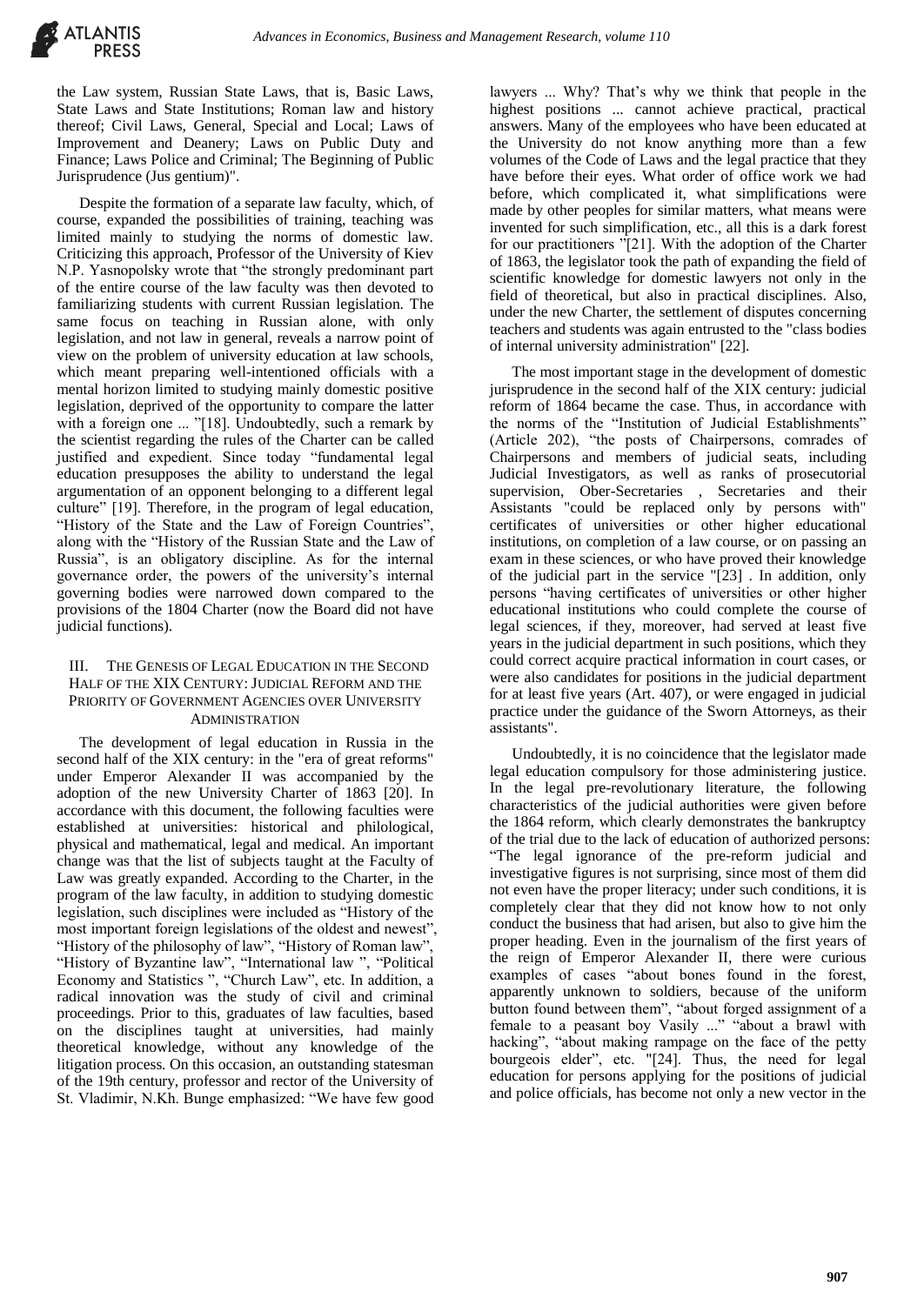development of legal science, but also an important step in improving the quality of legal proceedings in the Russian Empire.

Further development of the system of higher legal education is associated with the adoption of the University Charter of 1884 [25]. It should be noted that, unlike the previous charters, this normative legal act was aimed, first of all, at restricting internal university self-government and strengthening the power of special state bodies (the Ministry of Public Education) in managing the educational institution. In particular, the University Court was abolished; and the Trustee (an official appointed by the Ministry of Public Education) was entrusted with the duty of "senior management in all orders", as well as the right to "give the rector binding provisions for him," that is, instructions. The structure of the university regarding the organization of the educational process remained the same (four faculties, including the law department) continued to operate. At the same time, a new department of commercial law and commercial litigation was established as part of the faculty of law [26], but the previously existing departments of "History of the most important foreign legislations, ancient and new" and "History of Slavic legislation" were abolished although they continued to study legal disciplines in within other departments.

Thus, "... during the XIX century, Universities had 4 statutes; of these, two 1804 and 1863 were built on the basis of recognition by the Universities of self-government and two of 1835 and 1884 on the weakening of this selfgovernment and on the broad subordination of universities to the authority of the trustee; the first two statutes indicated the confidence of the government in universities and their selfgovernment; the second was precisely the fruit of distrust of the Universities and the desire to subordinate them to the detailed supervision of the Minister of Education through the trustee, as his body in the school district "[27].

### IV. CONCLUSION

In general, university reforms carried out in the Russian Empire during the XIX century became the most important stage in the formation and development of domestic legal science. In addition, in the period under review, legal education was enshrined as a mandatory requirement for persons administering justice, government officials, which was a necessary foundation for Russia on the path of further state building. Legal education has become the basis for the formation and development of the most important legal institutions, a bastion of justice and legal culture, legal thinking; evolution of the system of legislation and improvement of law enforcement practice. Namely, during the XIX century, russian science was enriched by the works of outstanding jurists (Gradovsky A.D., Andrievsky I.E., Pakhman S.V., Vladimirsky-Budanov M.F., Sergeevich V.I., Tagantsev N.S., Foynitsky I.Ya., Vaskovsky E.V., Pobedonostsev K.P. and others), whose work to date, constitute an indispensable basis for studying each fundamental field of scientific knowledge of legal sciences.

#### **REFERENCES**

- [1] F.V. Bulgarin, Memories. 771 p.
- [2] "Directory of qualification requirements for specialties, areas of training, knowledge and skills that are necessary to fill the positions of the state civil service, taking into account the field and type of professional service of state civil servants" (approved by the Ministry of Labor of Russia) // URL: http: / /www.consultant.ru (accessed: 10/07/2019).
- [3] Law of the Russian Federation dated 06.26.1992 N 3132-1 (as amended on 02.08.2019) "On the status of judges in the Russian Federation" (as amended and supplemented, entered into force on 01.09.2019) // URL: http://www.consultant.ru (accessed: 07.10.2019).
- [4] M.V. Lomonosov, Complete Works. M. L. 1957, T. 10, P. 508-514.
- [5] From the history of student societies in Russian universities / S. Melgunov. - Moscow: journal. Pravda, 1904. 71 p., P. 4.
- [6] The manifesto on the establishment of ministries of September 8, 1802 // Complete collection of laws of the Russian Empire. SPb., Sobr. I. T. XXVII. No. 2046.
- [7] A personal decree given to the Senate "On the establishment of schools" of January 24, 1803 // Complete collection of laws of the Russian Empire. SPb., Sobr. I. T. XXVII. No. 20597.
- Alexander I / prof. A. E. Presnyakov. Petersburg: Brockhaus-Efron, 1924. 188 p. P.58.
- [9] Historical review of the activities of the Ministry of Education. 1802- 1902 / comp. S.V. Rozhdestvensky. - St. Petersburg: Ministry of Education, 1902. 785 p., P.50.
- [10] The Highest Approved Charter of the Imperial Moscow University of November 5, 1804 // The Complete Collection of Laws of the Russian Empire. SPb., Sobr. I. T. XXVIII. No. 21498.
- [11] History of the Imperial Kazan University in the first hundred years of its existence, 1804-1904 / [op.] N. P. Zagoskina, Kazan: Tipo-lithogr. Imp. Kazan University, 1902-1904. T. 1: Introduction and Part 1: (1804-1814). - 1902. 567 p., P.15.
- [12] University reform of 1863 in Russia / Compiled and authored by V. A. Tomsinov. M .: Mirror, 2012. 480 p., P. L.
- [13] Experience of the history of Kharkov University (based on unpublished materials) / prof. D. I. Bagaley - Kharkov: Steam Printing and Lithography Zilberberg, 1893-1898-1904. - T. 1: (1802- 1815): the publication is illustrated with portraits of prominent figures. - 1893-1898. - II, 1204 p. P. 1066.
- [14] M. V. Novikov, T. B. Perfilova. The creation of a university education system in Russia and the 1804 Charter // Yaroslavl Pedagogical Bulletin - 2012 - No. 1 - Volume I (Humanities). P.15-22.
- [15] Count M.M. Speransky: A brief outline of his life and state activity / I.I. Meshchersky. - St. Petersburg: Schools. owls at sv. synod, 1911 .- - 47 p., P. 32.
- [16] A personal decree given to the Senate "On the rules for the production of civil service ranks and on the testing in the sciences, for production at the College Assistants and State Councilors" dated August 6, 1809 // Complete collection of laws of the Russian Empire. SPb., Sobr. I. T. XXX. No. 23771.
- [17] Imperial S. Petersburg University during the first fifty years of its existence: historical note / comp. on behalf of the Council of the University ordinary professor. by Caf. History of the East V.V. Grigoryev. - St. Petersburg: in Type. V. Bezobrazova, 1870 .-- 432 p., P. 109.
- [18] Specialization of curricula for teaching and studying legal, state and economic sciences at Russian universities: Experience ist. researched prof. N.P. Yasnopolsky. - Kiev: type. University of St. Vladimir, AO oven. and ed. affairs N.T. Korchak-Novitsky, 1907. - VIII, 306 p., P.13-14.
- [19] L.E. Lapteva. What and how do we teach? History of law and related disciplines // Materials of the seventh philosophical and legal readings in memory of academician V.S. Nersesyantsy "Encyclopedia of law or integral jurisprudence? Problems of study and teaching. "Moscow, 2013.224 p., P.155-160.